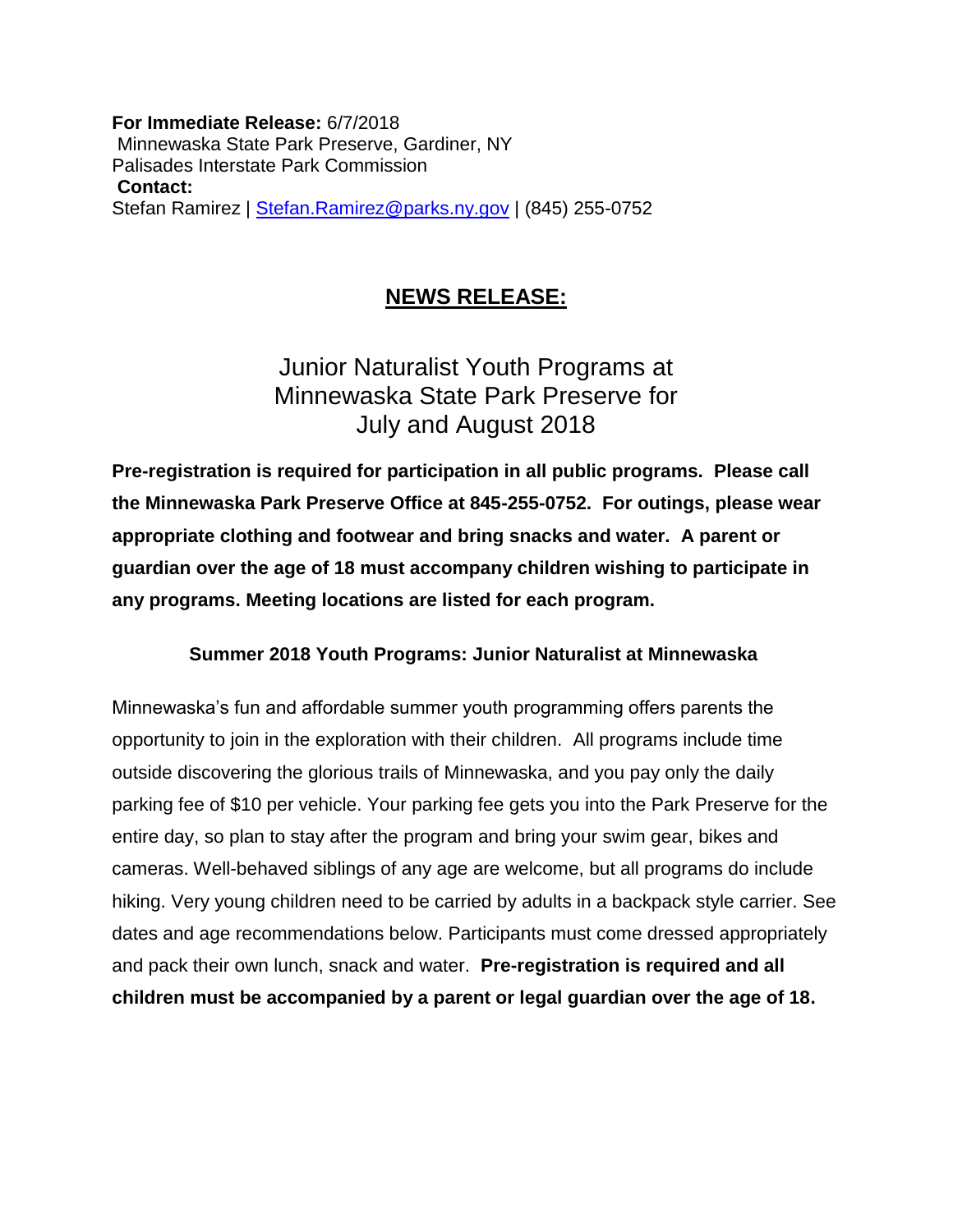The following Junior Naturalist programs will be offered at Minnewaska State Park Preserve in July and August 2018:

#### **Wednesday, July 11, 10:00 a.m. – 1:00 p.m.: Junior Naturalists: Slithery Snakes**

Curious about Snakes? Come join us at Minnewaska for a brief lesson about the snakes found in the Park Preserve. This will be followed by a Snake Scents Game, where you are the snake and must determine what is inside a container by scent alone. Snake stories will also be shared by leaders and participants and the group will be led on a hike along the scenic, three-mile-long Beacon Hill Loop. This program is recommended for seven to twelve-year-old children, accompanied by a parent or legal guardian over the age of 18. Well behaved younger siblings are always welcome. Meet at the Minnewaska Nature Center. **Pre-registration is required by calling Minnewaska at 845-255-0752.**

## **Thursday, July 12, 10:00 a.m. – 1:00 p.m.: Junior Naturalists: Outdoor Survival Skills**

Join park educators on an exciting and fun outdoor survival challenge. Participants will learn how to read a map and use a compass, pack a backpack for a hike, and understand the principles of Leave No Trace. Then, everyone will practice their skills on a hike around Lake Minnewaska, stopping at various points along the way to orient themselves using the map and compass. This program is recommended for eight to twelve-year-old children, accompanied by a parent or legal guardian over the age of 18. Meet at the Minnewaska Nature Center. **Pre-registration is required by calling Minnewaska at 845-255-0752.**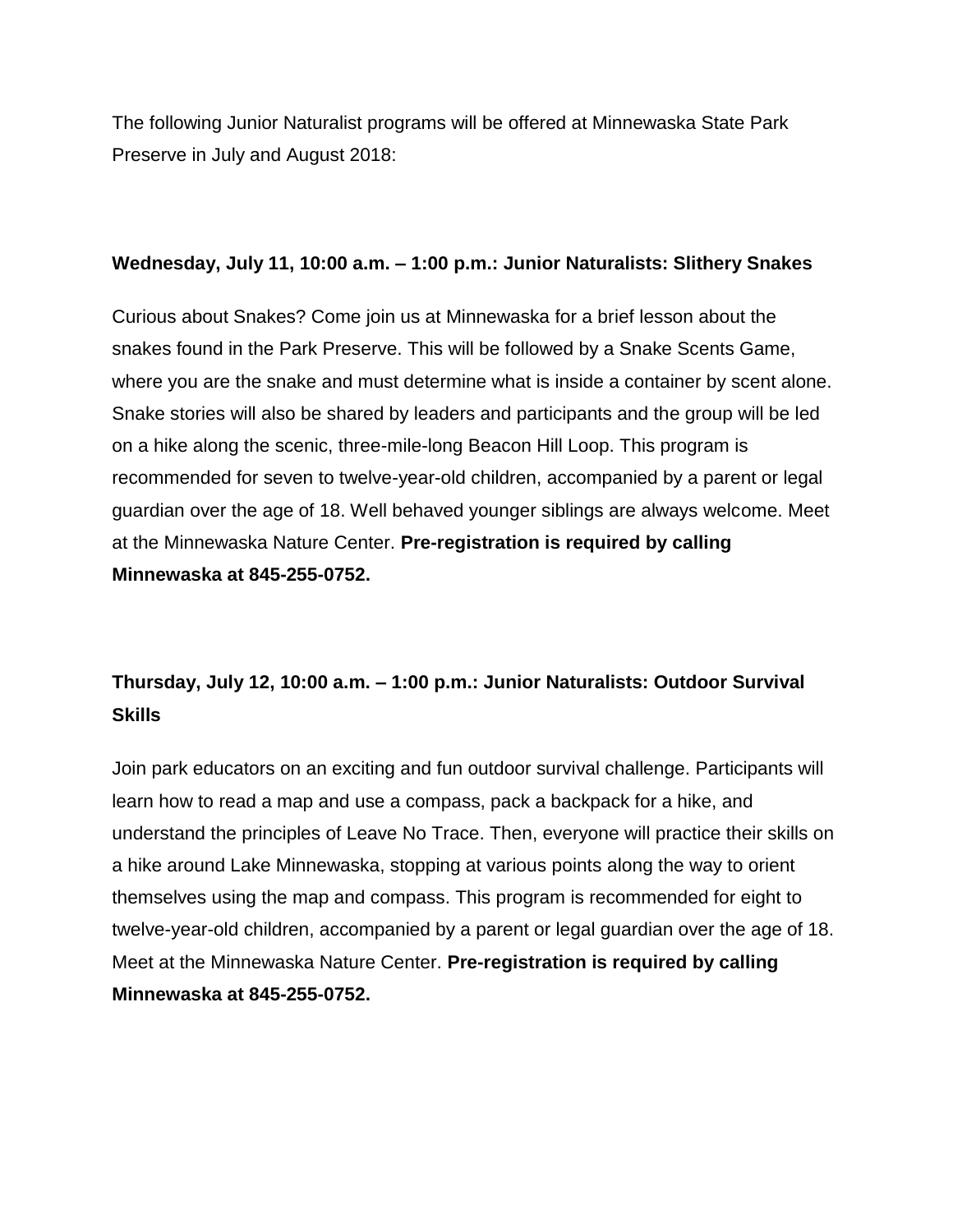#### **Tuesday, July 31, 10:00 a.m. – 1:00 p.m.: Junior Naturalists: Beautiful Butterflies**

Join park educators to learn about butterflies and what makes them so unique. We'll search for evidence of their activity, including eggs, caterpillars, leaf chewing and actual butterflies, as we walk the trails in the Peter's Kill Area. We'll also play a fun butterfly game called Flutter-by Butterfly. This program is recommended for six to ten year old children, accompanied by a parent or guardian over the age of 18. Siblings of any age are welcome; however, younger siblings may need parental assistance. Meet at the Peter's Kill Park Office. **Pre-registration is required by calling Minnewaska at 845- 255-0752.** 

## **Wednesday, August 1, 10:00 a.m. – 1:00 p.m.: Junior Naturalists: Pond Exploration and Blueberry Picking Adventure**

Join park educators to learn all about the animals and insects that live in ponds, and then we'll pick delicious blueberries! We'll take an approximately two-mile-long hike to visit two remote ponds where children will use nets to search for animals. When we've had enough fun with the pond, we'll pick wild blueberries until our hands are purple! This program is recommended for six to ten-year-old children, accompanied by a parent or legal guardian over the age of 18. Well behaved younger siblings are always welcome. Meet at the Minnewaska Nature Center. **Pre-registration is required by calling Minnewaska at 845-255-0752.**

#### **Wednesday, August 15, 10:00 a.m. – 1:00 p.m.: Junior Naturalists: Birds**

Join park educators for a round of birding. Bring your children to learn all about birds by listening to bird calls, touching bird feathers and feet, measuring their wing span and looking at mounted birds. An interactive game will teach them the concepts of gathering food for their young as they pretend to be parent birds and they'll make their own bird mask. Then, we'll take a walk on the picturesque trails in the Peter's Kill Area to look for birds. A few pairs of binoculars will be available to borrow for the walk. This program is recommended for seven to twelve-year-old children, accompanied by a parent or legal guardian over the age of 18. Well behaved younger siblings are always welcome. Meet